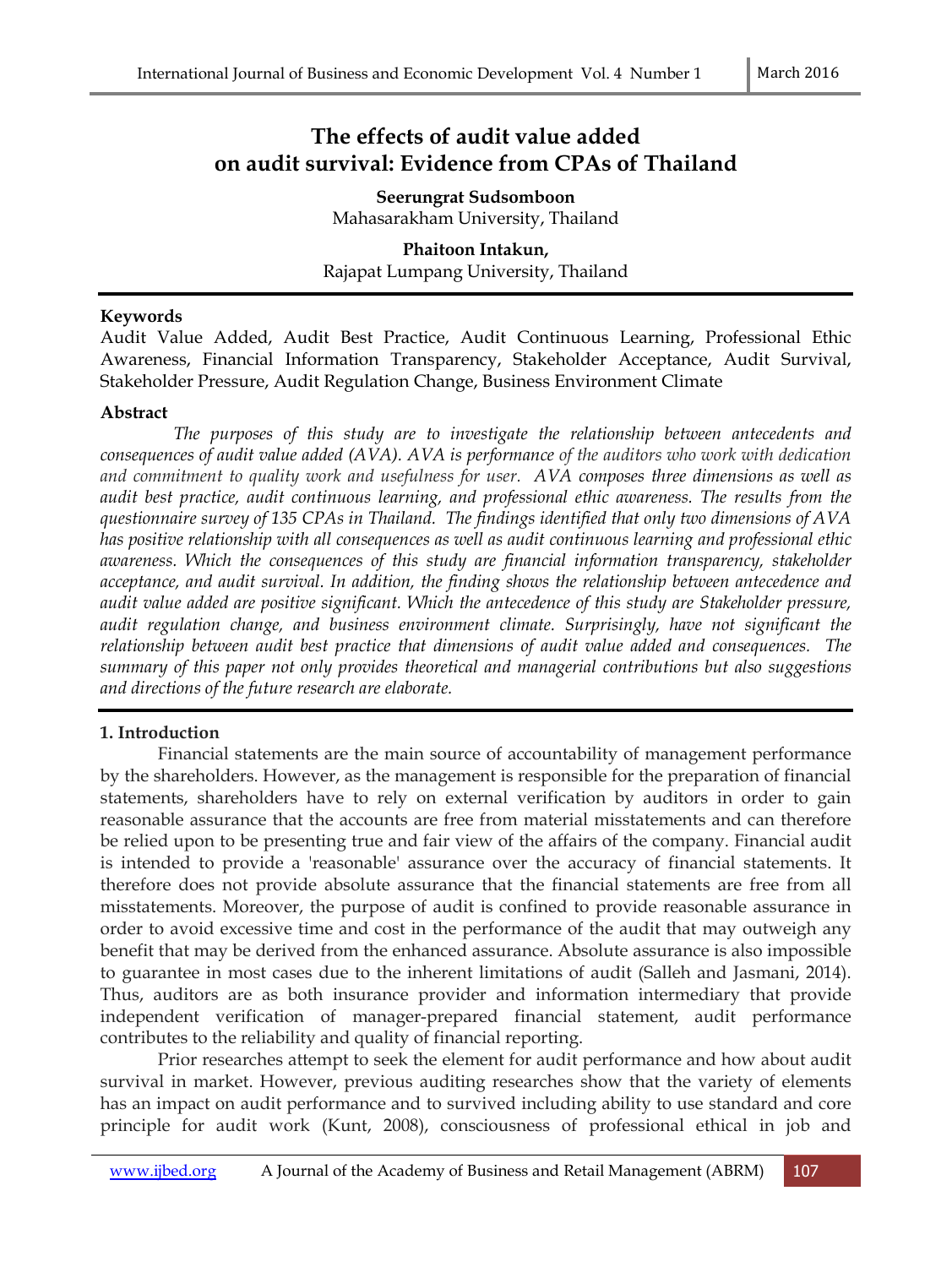environmental auditing change (Struweg and Meintijes, 2008; Dittenhofer, 2010). Thus, the way to audit survival in the market has increase the audit value added into their work. Hence, this research attempts to suggest the element of audit value added for survival of auditors in the competitive environment. Survival of auditor or audit survival refers to client satisfaction in audit performance that shows as client's acceptance and revenue increasing.

Thus, the first aim of this research is to explore the relationship among audit value added, antecedence, and consequence. The second aim is examine the influence of mediating effect on the relationship between audit value added and audit survival by financial information transparency and stakeholder acceptance. This research is organized as follows; the first session reviews the relevant literature on audit value added, explains the theoretical framework to describe the conceptual model and the relationship among the different variables, and develops the related hypotheses for testing. The second session clarifies exact examination of the research methods, including sample selection and data collection procedure, the variable measurement of each construct, the instrumental verification, the statistics and equations to test the hypotheses. The third session explicitly exhibits the empirical results and discussion. Finally, the last session proposed the conclusion, theoretical and practical contributions, limitation, and directions for the future research.

#### **2. Literature Review and Hypothesis Development**

Contingency theory is the one that is frequently used tin accounting research design as in accounting information systems (Change et al, 2003; Nicolaou, 2010); financial disclosure (Lopes and Rodringues, 2007); strategic management accounting (Cadez and Guilding, 2008) and auditing (Crutis and Paye, 2008; Sikka, 2015). However, the theory is applied in the context of audit survival that identifies the specific contingent variables such as audit learning continuous, audit regulation change, stakeholder pressure, business environment climate. Moreover, this research attempts to sue the structural contingency theory describe the relationships between the context and structure of audit value added and survival in this career. The assumption of contingency theory is that contingency factors may be influencing audit value added such as stakeholder pressure, audit regulation change, and business environment climate.

 In additionally, social cognitive theory explains human psychosocial functioning in term of the interaction between behavior, cognitive and other personal factors and environment events. As a construct, cognitive style has been widely studied. It is defined as an individual' preferred way of gathering, processing, and evaluating information relating to creativity, problem-solving and decision making (Hayes and Allinson, 1998; Brinham and de Castro, 2003). However, within a social cognitive theory framework, environmental events can also influence people's cognitive and personal states (Zikic and Saks, 2009). In summary, the construct of cognitive is a human behavior for problem-solving and decision making to do something under personal factors and environmental events. Thus, this research uses cognitive theory as a framework to integrate and to explain the relationship between the variables in the present study. This research challenges to understand the audit value added which consider individual auditor factors such as knowledge, experience, practice, and learning that affect perceiving in problem-solving and develop audit task which leads to superior audit survival.

The research model of this study is shown in Figure 1 and indicates the premise of the three dimension of audit value added. The consequences are financial information transparency, stakeholder acceptance, and audit survival. The antecedents are stakeholder pressure, audit regulation change, and business environment climate. The objective of this research is to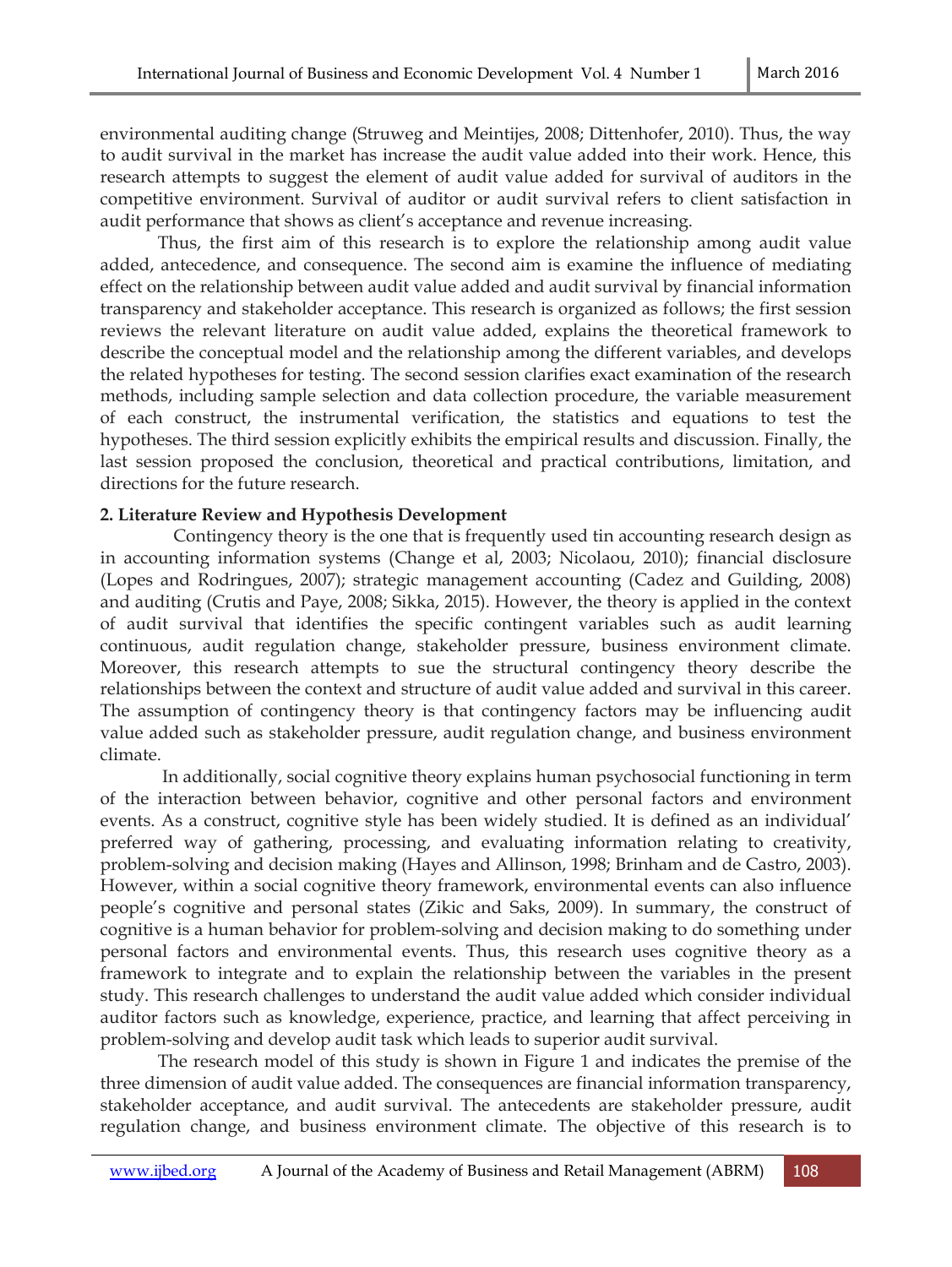examine the relationship among audit value added, antecedence, and consequence in the context of CPAs of Thailand. Linkages of these constructs are indicated in Figure 1.



Figure 1: The Effects of Audit Value Added on Audit Survival : Evidence from CPAs of Thailand

## **2.1 Audit Value Added**

Audit value added (AVA) is a main construct of this study, which refers to the increasing high performance of audit process that auditor shown in the audit report and has usefulness for user. Auditors re responsible to report honestly and provide assurance to the stakeholder concerning the reliability, compliance to regulatory body and accounting policy, leliability and the truth and fairness of the client's financial statement (Salleh and Jasmani, 2014). Thus, in this study audit value added is composing three dimension as well as audit best practice, audit continuous learning, and professional ethic awareness.

## **2.2 Audit Best Practice**

Audit best practice refers to auditors' knowledge, experience, and expertise in audit task that the auditor each with different and it make to different audit outcome. Prior researches suggest knowledge and experience are the importance factor for audit quality (Ketchand and Strawser, 1998; Ye, Cheng and Gao, 2014, Salleh and Jasmani, 2014). In additionally, Maister (1993), knowledge is fundamental to professional skill. Moreover, Kaplan and others (2008) suggest the auditors have more experience in auditing they are likely to be strong in professional. In this research imply the auditors who have audit knowledge and audit experience to be best practice in audit work. Thus, the audit outcome such as audit report is reliability and usefulness for user. However, the auditor has high performance that shown in audit quality will be perceived by stakeholder and clients. Hence, these finding suggest the hypotheses below:

*Hypothesis 1a: The audit best practice has a positive relationship with financial information transparency.* 

*Hypothesis 2a: The audit best practice has a positive relationship with stakeholder acceptance. Hypothesis 3a: The audit best practice has a positive relationship with audit survival.* 

## **2.3 Audit Continuous Learning**

 Audit continues learning refers to auditors' development in audit task via training and pursue in relevant news such as accounting and auditing standard announcement, professional regulation, and economic change which improves audit performance. Training is very important profession, generally for profession such as nurse, engineer, lawyer, and doctor.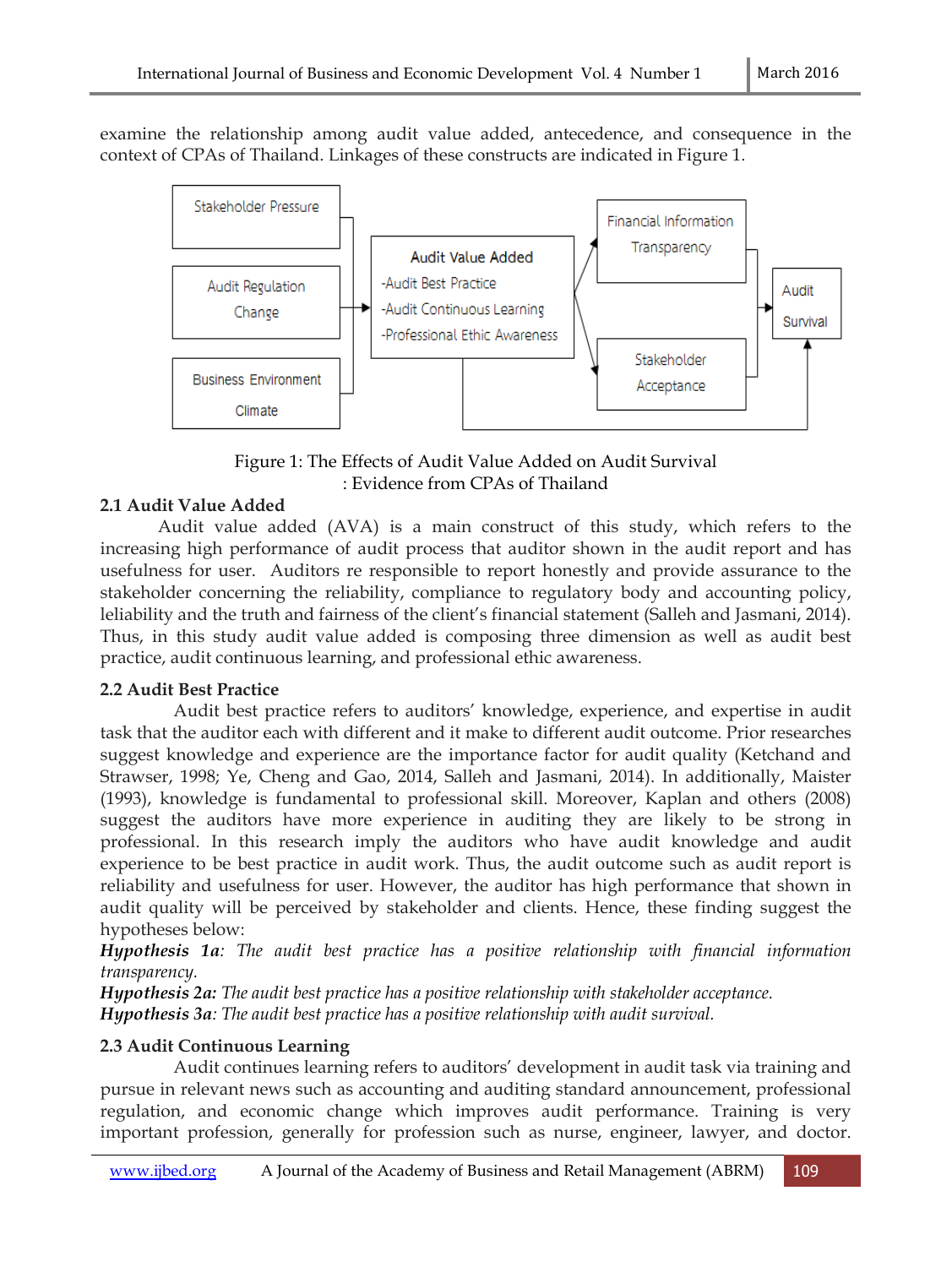Which necessary take course before they take on the profession. Especially, audit professional have to fulfill training required by International Federation of Accountings (IFAC) by International Accounting Education Standard Board (IAESB) regulated competence requirement for audit professional (IES8) that regulate the guidance for auditor improvement suggest as audit requires all professional audit to take steps to ensure that they, and those working under their authority in a professional capacity, have appropriate training and supervision and are competent to undertake the work they perform. Thus, the following hypotheses are proposed *Hypothesis 1b: The audit continuous learning has a positive relationship with financial information* 

*transparency.* 

*Hypothesis 2b: The audit continuous learning has a positive relationship with stakeholder acceptance. Hypothesis 3b: The audit continuous learning has a positive relationship with audit survival.* 

## **2.4 Professional Ethical Awareness**

Prior research on auditing has largely concentrate either on code of conduct or professional ethic which affects audit report judgment and shows responsibility of auditors. Various factors relate to professional ethic of audit such as audit independence and relationship between auditor and client (Dopuch and King, 1991; Schatzberg and Sevcik, 1994; Salleh and Jasmani, 2014). Moreover, the prior research suggests when external auditor exercise independent judgment about financial statement, they are engaging in what is tantamount to an ethical act (Thorne, 2000; Massey 2002). That show professional ethic awareness is very important for auditor. In this research, professional ethic awareness refers to consciences of accountability and responsibility of professional moral and principle which effect on stakeholder, financial users, and themselves. This implies that the auditor who has more professional ethic awareness will have high financial information transparency, stakeholder acceptance, and audit survival, the following hypotheses are proposed;

*Hypothesis 1c: The professional ethic awareness has a positive relationship with financial information transparency.* 

*Hypothesis 2c: The professional ethic awareness has a positive relationship with stakeholder acceptance. Hypothesis 3c: The professional ethic awareness has a positive relationship with audit survival.* 

## **2.5 Financial Information Transparency and Stakeholder Acceptance**

 Titman and Trueman (1986) propose that a good auditor provides precise information regarding the firm's value, because the purpose of an audit is to provide assurance and regards the financial statement. Moreover, Al-Ajmi (2009) suggests the audit quality come from the role of audit opinion reflects the true findings of audit engagement. This research defines the financial information transparency as the fairness and integrity of audit process. In additionally, transparency of financial statement has shown the independence judgement of auditor to financial statement. Moreover, when auditor shown the performance on audit report, they will receive feedback form stakeholder. Stakeholder acceptance refers to client perceived value for audit performance. The clients believe in auditor' ability show by trustworthiness, advisory, and work credibility in audit report (Ferris and their, 2007). Additionally, the auditor accepted by form client can add up new client and make more revenue from audit service. Hence, the below hypotheses are proposed:

*Hypothesis 4: The financial information transparency has positive relationship with audit survival. Hypothesis 5: The stakeholder acceptance has positive relationship with audit survival.*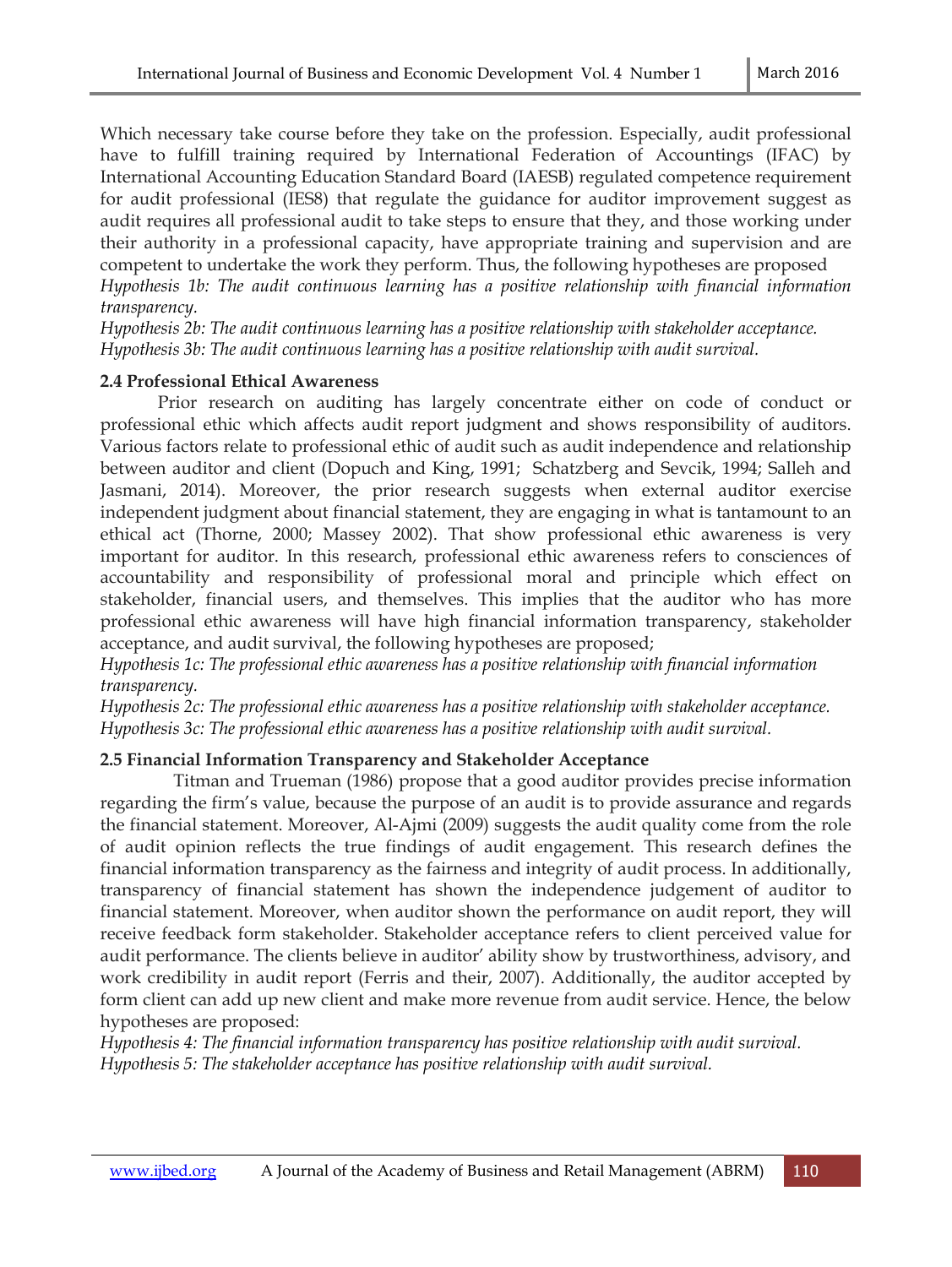### **2.6 Stakeholder Pressure Audit Regulation Change and Business Environment Climate**

Stakeholder pressure refers to individual auditor perceived the role of financial users (shareholders, employee, investors, government agencies etc.) for information reliability and audit report responsibility which affect decision making usefulness. Hence, independent auditor should be concerned with the role of insurance provider and information intermediary that independent verification of manager-prepared financial statements which achieve to creditability of financial statement. Supporting the response in human beings relating perceived to something and effect on performance that explain by cognitive frame (Andeerson, 2001). Then, professional regulator had increased and developed the new standard both accounting and auditing that consist with environment change as guideline to audit practice. Furthermore, increasing and developing of regulation control and improve profession perform. Burtlett (2005) suggest that new regulation may also threaten efficiency by creating additional audit work. Thus, the auditor have to update the newly regulation that affect to their work and it make auditor has good knowledge and practice. Hence, the below hypotheses are proposed:

*Hypotheses 6a-c: The stakeholder pressure has positive relationship with (a) audit best practice, (b) audit continuous learning, and (c) professional ethic awareness.* 

*Hypotheses 7a-c: The audit regulation change has positive relationship with audit best practice, (b) audit continuous learning, and (c) professional ethic awareness.* 

*Hypotheses 8a-c: The business environment climate has positive relationship with (a) audit best practice, (b) audit continuous learning, and (c) professional ethic awareness.* 

### **3. Research Methods**

### **3.1 Sample Selection and Data Collection Procedure**

 This research attempts to investigate the relationship among audit value added, antecedence, and consequence the evidence it Thailand. Thus, key participant of this research is independent auditor who received the Certified Public Accountant (CPA) in Thailand. The data base of auditor in Thailand is Federation of Accounting Professions under the Royal Patronage of His Majesty the King data base online (www.fap.go.th). A mail survey procedure via the questionnaire was used for data collection to 375 CPAs were selected for sample from 11,207 of population. However, we received 135 responses that 36% response rate of sample.

 To verify the non-response bias that suggested by Armstrong and Overton (1977) the t-test statistic was assessed to compare between two groups by using the demographics information such as gender, age, and education. The result indicates that there is no significant relation between early and late responses. Therefore, the non-response bias is not a problem in this research.

## **3.2 Questionnaire Development**

 This research employs a mailed questionnaire as the instrument for collecting data and questionnaire has eight parts. Part one is check-list questions for personal information of the key informants such as gender, age, marital status, education level, work experience, average revenues per month. Part two through part eight to measure each of constructs in the conceptual model, which are composed 36 items in total. These items are five-point Likert scale, ranging from 1 (strongly disagree) to 5 (strongly agree).

## **3.3 Variable**

 To measure each construct in the conceptual model, all variables gained from survey are measured by five-point Likert scale, ranging from 1(strongly disagree) to 5 (strongly agree).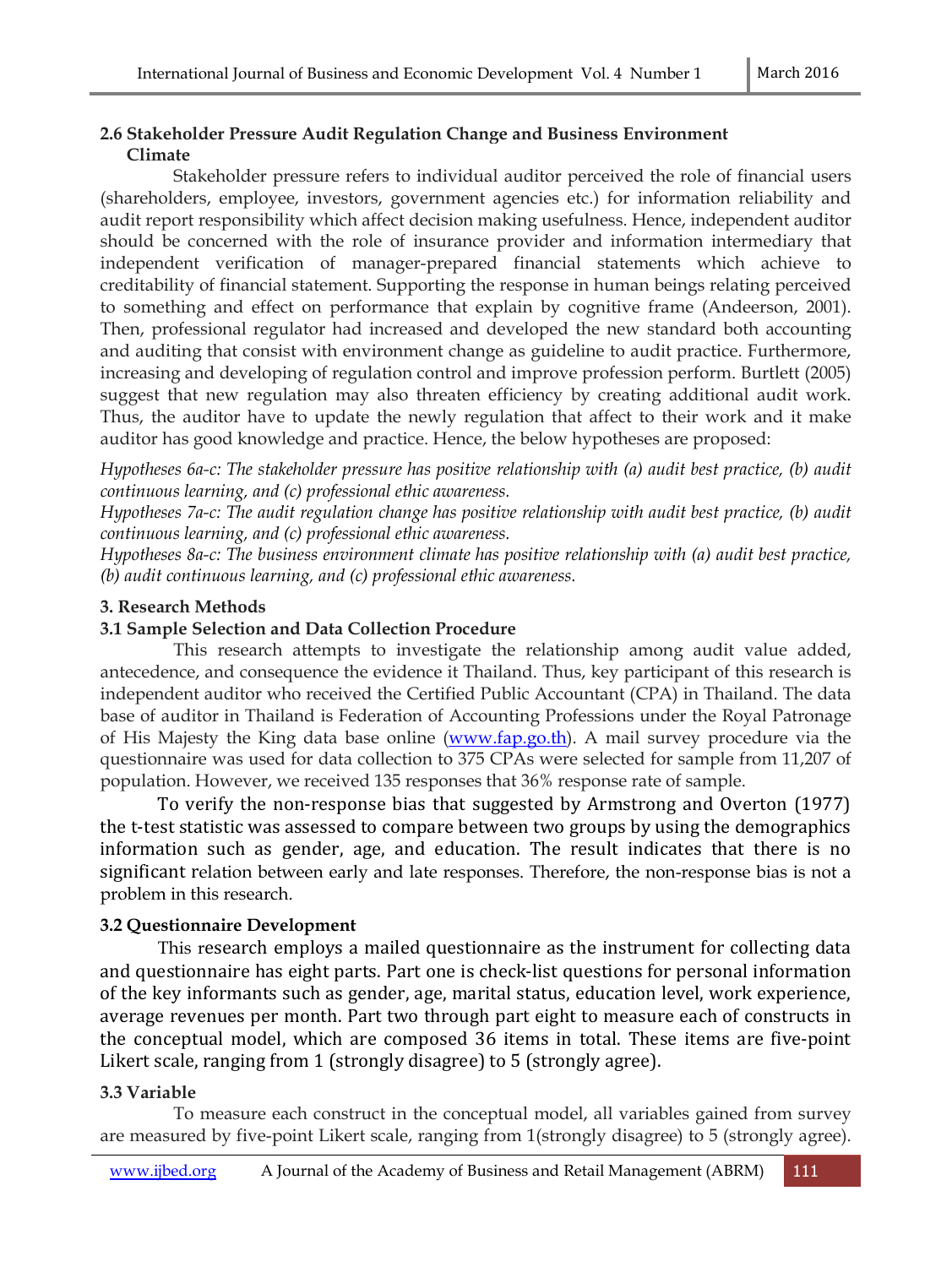The variable measurements of this research are developed as a new scale and are modified from prior research. Then, the variables measurements of dependent variables, independent variables, and mediating variable of this research explained as follows;

## **3.3.1 Dependent Variable**

## **Audit Survival**

Audit survival defined as the stakeholder and clients perceived value for audit performance. The client and stakeholder believe in auditor' ability shows by trustworthiness, advisory, and work credibility in audit report.

## **3.3.2 Independent Variable**

This study is composing eight independent variables: audit value added, financial information transparency, stakeholder acceptance, stakeholder pressure, audit regulation change, and business environment. Thus, all independent variables are elaborated as following.

### **Audit value added**

Audit value added (AVA) is a main construct of this study, which refers to the increasing high performance of audit process that auditor shown in the audit report and has usefulness for user. In this study audit value added is composing three dimension as well as audit best practice, audit continuous learning, and professional ethic awareness.

### **Audit best practice**

Audit best practice (ABP) is measured by three items including the audit experience, experts to use audit technique for difference case. Moreover, best knowledge in audit standard and able to applied to use for work. This construct is developed as a new scale.

### **Audit continuous learning**

Audit continuous learning (ACL) is measured by four items including the together of development and improvement for select to use audit technique until new technique for audit work.

## **Professional ethic awareness**

Professional ethic awareness (PEA) is measured by three items including the auditor perceived for value of audit work. Moreover, the construct of professional ethic awareness is covering the role of audit work under the code of conduct and mindset to work on the responsibility and accountability for all group of user.

## **Financial information transparency**

Financial information transparency (FIT) is evaluated via four items related to fairness and integrity of audit process. In additionally, transparency of financial statement has shown the independence judgement of auditor to financial statement.

## **Stakeholder acceptance**

Stakeholder acceptance (STA) is measured by four items related to client perceived value for audit performance

## **Audit regulation change**

 Audit regulation change (ARC) is evaluated via four items including the auditors perceived develop and announce the newly accounting and auditing standard that influence on audit performance.

## **Stakeholder pressure**

 Stakeholder pressure (STP) is measured by four items including the essentials of financial statement users such as shareholder, creditor, regulator, and employee etc. that use for decision making to invests or operates in business.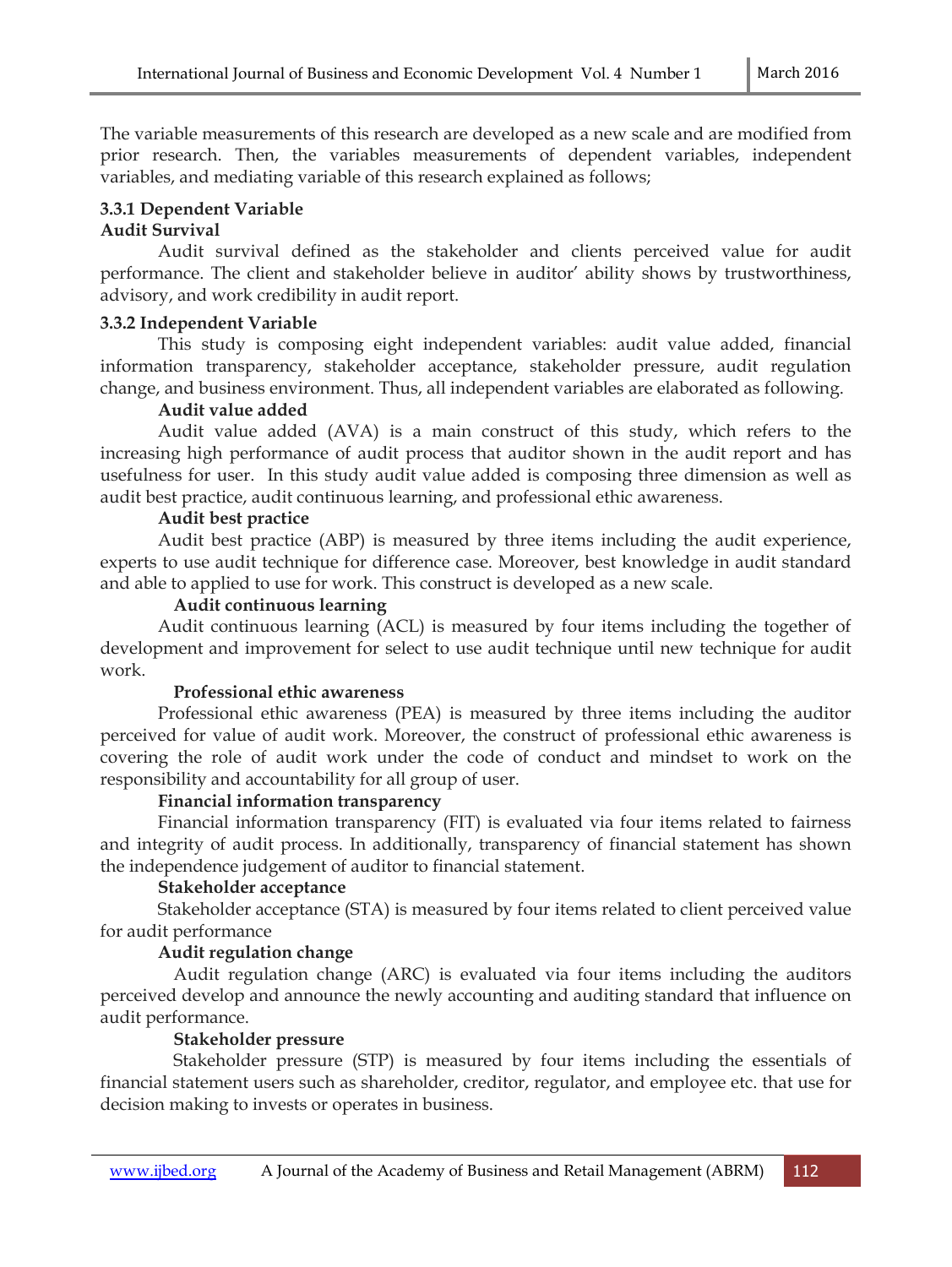## **3.4 Methods**

 The estimation of scale reliability was evaluated by using Cronbach's alpha coefficient that would be more prominent than 0.70 (Nunnally and Bernstein, 1994) which shows satisfactory reliability. Moreover, a confirmatory factor analysis (CFA) was used to test the construct validity by examining the relationship of the large number of items and determining whether they can be diminished to a small set of elements. Because of constrained perception, factor analysis was executed independently on every arrangement of the items representing a specific scale. Likewise, factor loading tested of each construct should be statistically significant and greater than the 0.4 cut-off which is the acceptable criterion (Nunnally and Bernstein, 1994). Acceptable reliability and validity found in this study are appropriate for further analysis. The results are shown in Table 1 as below;

| Items                                     | <b>Factor Loading</b> | Cronbach's Alpha |
|-------------------------------------------|-----------------------|------------------|
| <b>Audit Best Practice (ABP)</b>          | 0.767-0.867           | 0.784            |
| Audit Continuous Learning (ACL)           | 0.762-0.841           | 0.815            |
| Professional Ethic Awareness (PEA)        | 0.783-0.851           | 0.732            |
| Financial Information Transparency (FIT)  | 0.819-0.926           | 0.899            |
| Stakeholder Acceptance (STA)              | 0.852-0.909           | 0.907            |
| Audit Survival (AUS)                      | 0.744-0.919           | 0.902            |
| Stakeholder Pressure (STP)                | 0.823-0.948           | 0.929            |
| Audit Regulation Change (ARC)             | 0.854-0.934           | 0.910            |
| <b>Business Environment Climate (BEC)</b> | 0.876-0.920           | 0.912            |

Table 1: Results of Measure Validation

## **3.5 Statistical Techniques**

 The ordinary least squares (OLS) regression analysis is used to test all postulated hypotheses following the conceptual model. OLS is appropriate to examine the relationship between dependent and independent variable of which all variables are categorical and interval data (Hair et al., 2010). Moreover, we check for outlier, normality, linearity, and homoscedasticity to satisfy the underlining assumption of multivariate data (Hair et al. 2010). With the need to understand the relationships in this research, the models of aforementioned relationships are depicted as shown below;

| Equation 1: | FIT FILE<br>$=$   | $\beta_{01}$ + $\beta_1$ ABP + $\beta_2$ ACL + $\beta_3$ PEA + $\varepsilon_1$       |
|-------------|-------------------|--------------------------------------------------------------------------------------|
| Equation 2: | <b>STA</b><br>$=$ | $\beta_{02}$ + $\beta_4$ ABP + $\beta_5$ ACL + $\beta_6$ PEA + $\varepsilon_2$       |
| Equation 3: | AUS<br>$=$        | $\beta_{03}$ + $\beta_7$ ABP + $\beta_8$ ACL + $\beta_9$ PEA + $\varepsilon_3$       |
| Equation 4: | $AUS =$           | $\beta_{04}$ + $\beta_{10}$ FIT + $\beta_{11}$ STA + $\epsilon_4$                    |
| Equation 5: | $ABP =$           | $\beta_{05}$ + $\beta_{12}STP$ + $\beta_{13}ARC$ + $\beta_{14}BEC$ + $\varepsilon_5$ |
| Equation 6: | $ACL =$           | $\beta_{06}$ + $\beta_{15}STP$ + $\beta_{16}ARC$ + $\beta_{17}BEC$ + $\varepsilon_6$ |
| Equation 7: | $PEA =$           | $\beta_{07}$ + $\beta_{18}STP$ + $\beta_{19}ARC$ + $\beta_{20}BEC$ + $\varepsilon_7$ |
|             |                   |                                                                                      |

## **4. Results and Discussion**

Table 2 presents the descriptive statistic and correlation matrix for all variables. As indicated by the concern of multicollinearity among independent variables, Variance Inflation Factors (VIF's) was used to prove this problem. The range of VIFs is from 1.04 to 5.28, which was below the cut-off value of 10 as recommended (Hair, Black, Babin, Anderson, and Tatham, 2006).Therefore, it can be concluded that the multicollinearity varies may affect the weights of the explanatory variables in the model that is not a serious problem in this study.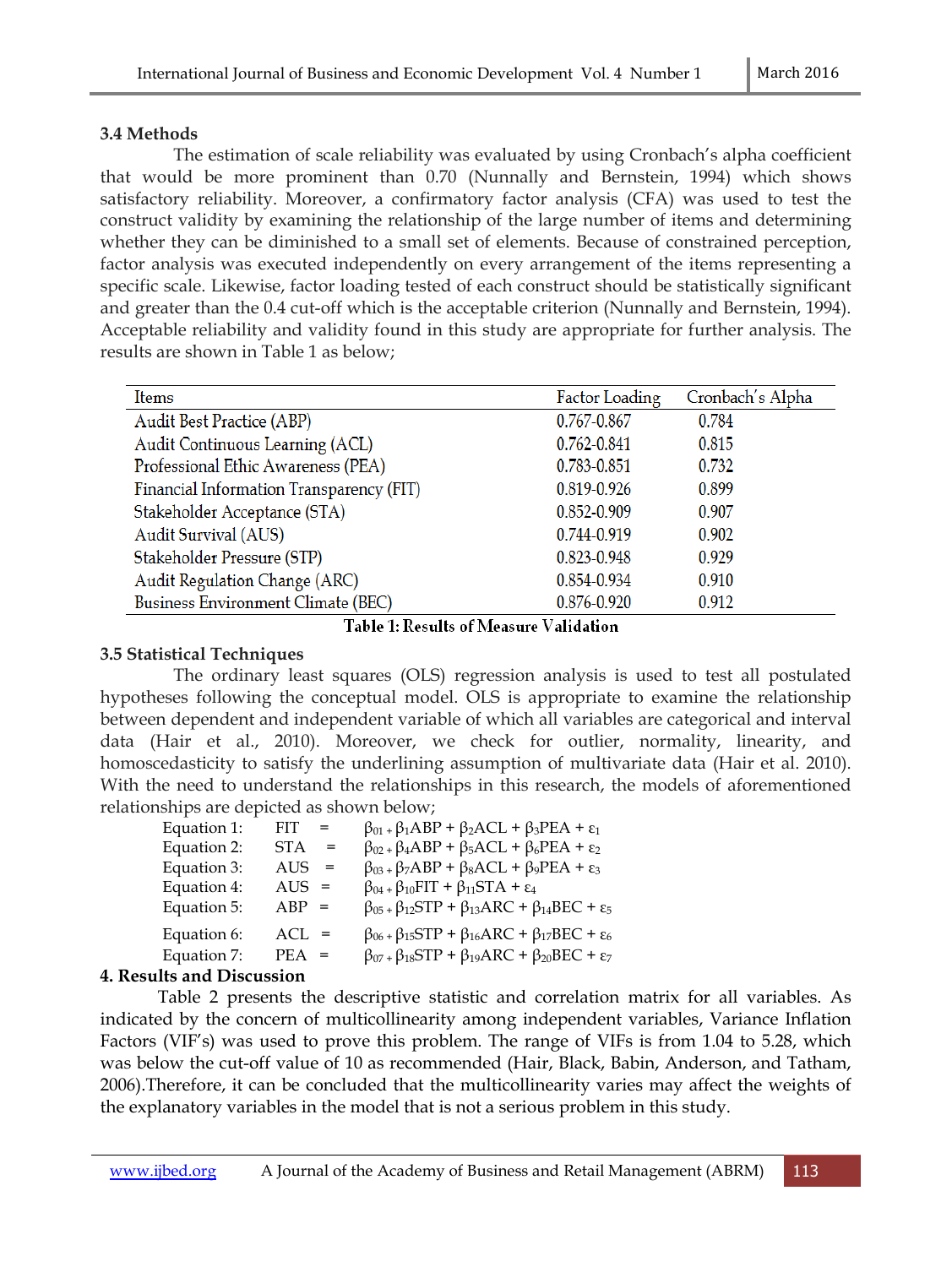| Variables  | ABP     | ACL       | <b>PEA</b> | FIT       | <b>STA</b> | <b>AUS</b> | <b>STP</b> | <b>ARC</b> | <b>BEC</b> |
|------------|---------|-----------|------------|-----------|------------|------------|------------|------------|------------|
| Mean       | 4.27    | 3.89      | 4.31       | 3.92      | 3.95       | 3.96       | 3.96       | 4.11       | 4.01       |
| S.D.       | 0.48    | 0.60      | 0.50       | 0.71      | 0.69       | 0.68       | 0.78       | 0.69       | 0.63       |
| ABP        |         |           |            |           |            |            |            |            |            |
| ACL        | .133    |           |            |           |            |            |            |            |            |
| <b>PEA</b> | $-.019$ | $.567**$  |            |           |            |            |            |            |            |
| FIT        | .099    | $.703***$ | $.565***$  |           |            |            |            |            |            |
| <b>STA</b> | .075    | .728**    | $.715***$  | $.782***$ |            |            |            |            |            |
| <b>AUS</b> | .065    | $.796***$ | .648**     | $.723***$ | $.805***$  |            |            |            |            |
| <b>STP</b> | .062    | $.512***$ | .599**     | .459**    | .597**     | $.764***$  |            |            |            |
| ARC        | $-.024$ | $.654***$ | $.743***$  | .558**    | $.660***$  | $.823***$  | $.767**$   |            |            |
| BEC        | .047    | $.730**$  | $.778***$  | $.646***$ | $.664***$  | $.747**$   | .581**     | $.782**$   |            |
|            |         |           |            |           |            |            |            |            |            |

\*p<0.1, \*\*p<0.05

#### Table 2: Descriptive Statistic and Correlation Matrix

 Table 3 presents the results of OLS regression analysis of relationships among the antecedence and consequence of audit value added. Three dimensions of audit value added are audit best practice, audit continuous learning and professional ethic awareness. Antecedences of research are stakeholder pressure, Audit regulation change, and business environment climate. Additionally, consequences of research are financial information transparency, stakeholder acceptance, and audit survival. Firstly, the relationships between audit best practices have no significant with financial information transparency, stakeholder acceptance, and audit survival**. Hence, hypotheses 1a, 1b, and 1c are not supported.**

 Secondly, the relationships between audit continuous learning are positive significant with financial information transparency (β<sub>2</sub>=0.558, p<0.01), stakeholder acceptance (β<sub>5</sub>=0.472, p<0.01), and audit survival ( $\beta_8$ =0.635, p<0.01). The results are consistent with prior researches that indicated the financial information argues that the auditor should take more responsibility for audit process that more clearly and transparent (De Bellis,2011; Salleh and jasmani, 2014). **Thus, hypothesis 2a, 2b, and 2c are supported.**

 Thirdly, the relationships between professional ethic awareness are positive significant financial information transparency (β<sub>3</sub>=0.249, p<0.05), stakeholder acceptance (β<sub>6</sub>=0.447, p<0.01), and audit survival  $(\beta=0.228, p<0.01)$ . The results are consistent with Sikka (2015) that indicated the auditors are assumed to be eyes and ears of stakeholder thus they should give clearly and reliable information to user under code of professional ethic. **Hence, hypothesis 3a, 3b, and 3c are supported.** 

Fourthly, the financial information transparency  $(\beta_{10}=0.241, p<0.01)$  and stakeholder acceptance ( $\beta_{11}=0.616$ , p<0.05) are significant positive relate with audit survival. The results are consistent with prior researches indicated audit reputation is associated with audit service and influenced by clients or stakeholder. The clients or stakeholder believe in audit or ability shows by trustworthiness, advisory, and work credibility in audit report (Mazzola and others, 2006; Ferris and others, 2007). **Hence, hypothesis 4 and 5 are supported.** 

In additionally, Table 3 shown the results of OLS regression analysis of relationships between the antecedence and audit value added. The antecedents are stakeholder pressure, audit regulation change, and business environment climate. The relationships between stakeholder pressures have positive significant with audit best practice, audit continuous learning and professional ethic awareness. **Thus, hypothesis 6a, 6b, and 6c are not supported.**

 The relationships between audit regulation changes has positive significant with professional ethic awareness ( $β_{15}=0.272$ ,  $p<0.05$ ). The results consistent with Abreu (2015) that indicated the auditor take legal responsibilities and the degree of confidence is supported on the climate of rising level of expectation of the citizen that sue the statutory audit report, which the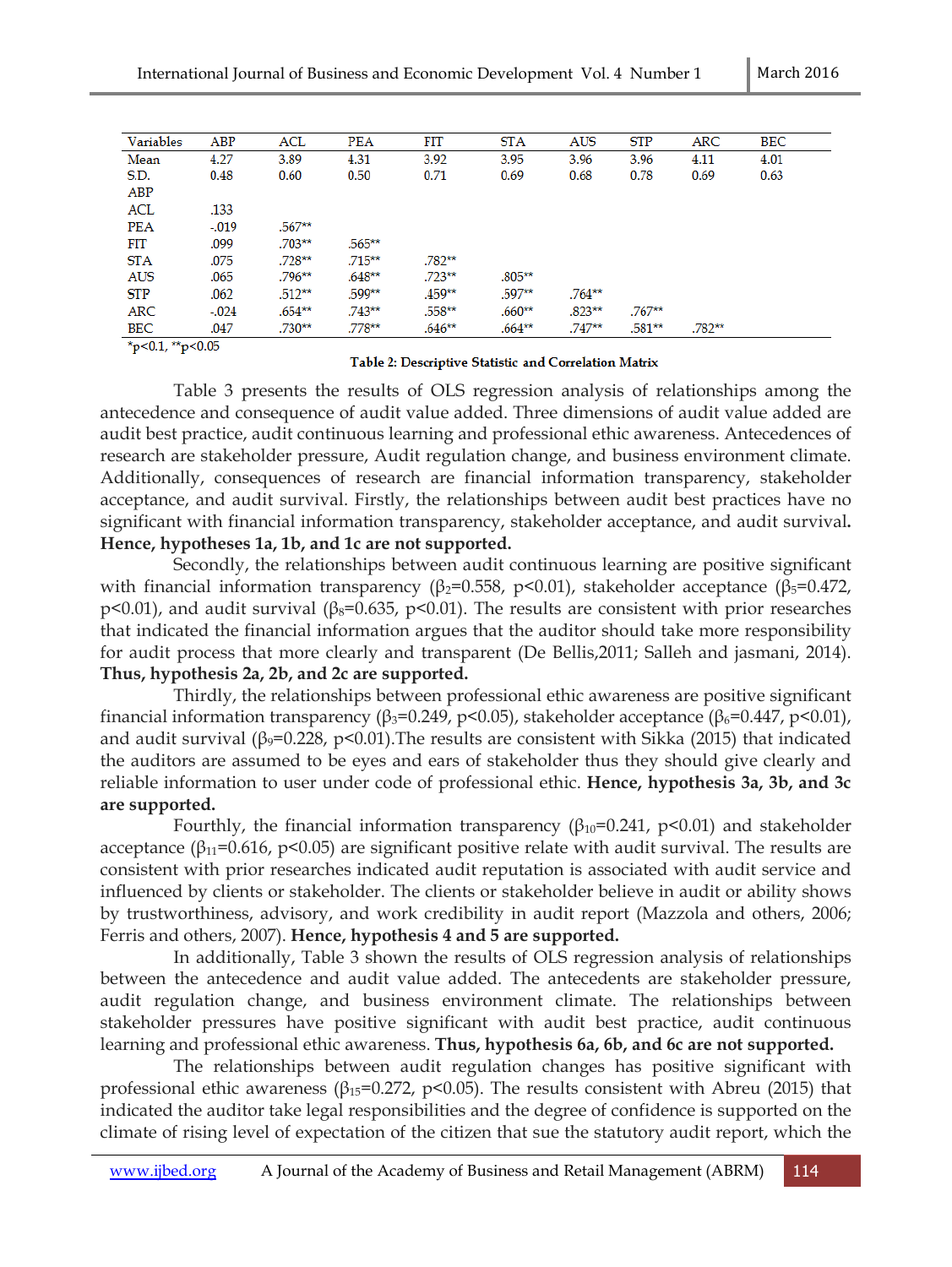auditor is confronted daily. Surprisingly, the relationships between regulation change has negative significant with audit best practice ( $\beta_{13} = -0.321$ , p<0.1). However, the relationships between audit regulations change has no significant with audit continuous learning. **Thus, the hypothesis 7a and 7c are supported, 7b is not supported.**

 Finally, the relationship between business environment climate has positive significant with audit continuous learning (β<sub>17</sub> = 0.565, p<0.01) and professional ethic awareness (β<sub>20</sub> = 0.511, p<0.01). The results are consistent with prior research suggests under the concept of legitimacy, that the generalized perception of actions of the business, the financial institutions, the public entities and the organizations are desirable or appropriate and in accordance with the socially constructed context, it can be individual , institutional or social. However, the relationship between business environment climate has no significant with audit best practices**. Thus, the hypothesis 8b and 8c are supported, 8a is no supported.**

| Independent             |            |            |            | Dependent Variable |           |            |            |
|-------------------------|------------|------------|------------|--------------------|-----------|------------|------------|
| Variable                | Model 1    | Model 2    | Model 3    | Model 4            | Model 5   | Model 6    | Model 7    |
|                         | FIT        | STA        | AUS        | <b>AUS</b>         | ABP       | ACL        | PEA        |
| ABP                     | 0.029      | 0.021      | $-0.014$   |                    |           |            |            |
|                         | (0.060)    | (0.051)    | (0.049)    |                    |           |            |            |
| ACL                     | $0.558***$ | $0.472***$ | $0.635***$ |                    |           |            |            |
|                         | (0.073)    | (0.062)    | (0.060)    |                    |           |            |            |
| PEA                     | $0.249**$  | $0.447***$ | $0.288***$ |                    |           |            |            |
|                         | (0.073)    | (0.062)    | (0.059)    |                    |           |            |            |
| FIT                     |            |            |            | $0.241***$         |           |            |            |
|                         |            |            |            | (0.080)            |           |            |            |
| <b>STA</b>              |            |            |            | $0.616**$          |           |            |            |
|                         |            |            |            | (0.080)            |           |            |            |
| <b>STP</b>              |            |            |            |                    | 0.204     | 0.051      | 0.093      |
|                         |            |            |            |                    | (0.134)   | (0.091)    | (0.080)    |
| ARC                     |            |            |            |                    | $-0.321*$ | 0.173      | $0.272**$  |
|                         |            |            |            |                    | (0.176)   | (0.119)    | (0.105)    |
| BEC                     |            |            |            |                    | 0.179     | $0.565***$ | $0.511***$ |
|                         |            |            |            |                    | (0.138)   | (0.094)    | (0.082)    |
| Adjusted R <sup>2</sup> | 0.525      | 0.658      | 0.684      | 0.665              | 0.006     | 0.542      | 0.648      |

\*p<0.1, \*\*p<0.05, \*\*\*p<0.01 \* Beta coefficients with standard errors in parenthesis

#### Table 3: Results of OLS Regression Analysis<sup>2</sup>

#### **5. Contribution and Direction for Future Research**

#### **5.1 Theoretical Contribution and Direction for Future Research**

 This research provides a clearly understanding of the relationship among audit valued added, antecedence, and consequence. Which audit value added is the main construct that composing three dimension as audit best practice, audit continuous learning, and professional ethic awareness. There are new dimension as develop based on prior research. However the results shown the only two dimension of audit value added as audit continuous learning and professional ethic awareness have positive significant related with consequents. Thus, the finding is concern based on prior research, but surprisingly about the relationship between audit best practice is no significant with consequents. That shows something wrong in literature review or context of CPAs of Thailand. Hence, the future research should develop the instrument to investigate the surprising result by another method.

#### **5.2 Practical Contributions**

 For another implication for independent auditors, this research helps auditors to understand how to achieve and survive in audit market. Auditors should acquire appending another ways in order to continuous learning and aware in code of conduct. Moreover, auditors should be aware in professional environment change such as audit regulation, stakeholder pressure, and business environment climate which have an effect on survival in audit work.